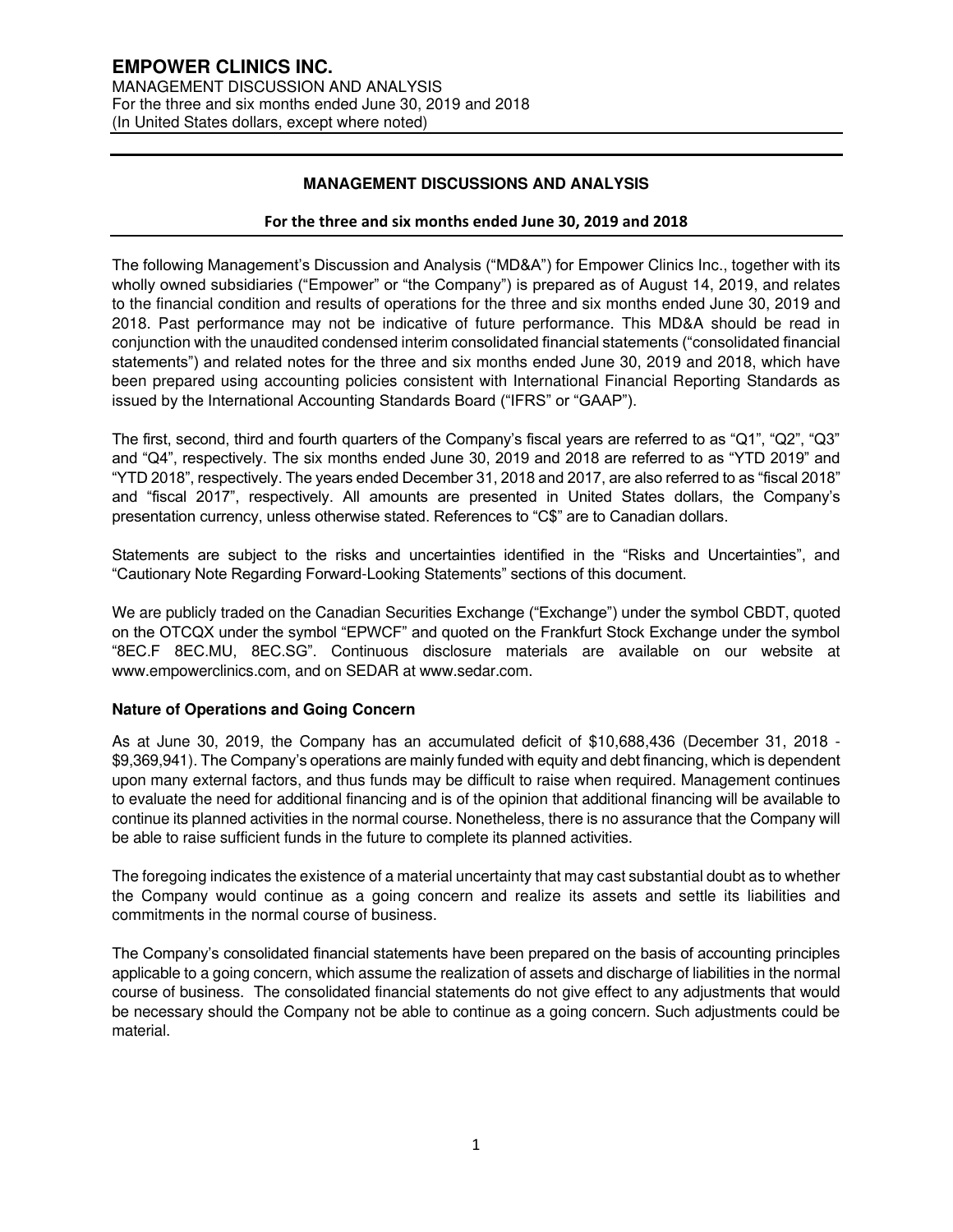# **Q2 2019 CONSOLIDATED FINANCIAL HIGHLIGHTS**

- 4,299 patient visits generating revenue of \$591,024, compared to 2,187 patient visits generating \$312,485 for Q2 2018.
- Net loss of \$1,456,505 or \$0.01 per share, compared to \$3,915,443 or \$0.06 per share for Q2 2018.
- Despite the addition of 6 clinics with the acquisition of Sun Valley, operating expenses declined to \$1,082,248, compared to \$1,722,957 for Q2 2018 due to aggressive headcount cuts and facility changes.
- Cash used in operating activities for the six months ended June 30, 2019 was \$1,331,950 or \$0.01 per share, compared to \$2,358,949 or \$0.04 per share for the six months ended June 30, 2018.
- Cash at June 30, 2019 of \$817,168.
- Working capital deficit at June 30, 2019 of \$2,936,926.

# **Q2 2019 KEY DEVELOPMENTS**

# **Focus on CBD Product Sales**

Empower has commenced selling its proprietary line of cannabidiol ("CBD") based products called SOLLIEVO, Italian for Relief, and the Sun Valley Science brand through its network of company-owned clinics in the United States. Empower's patient base and customers will be able to purchase high margin derivative products, including CBD lotion, tinctures, spectrum oils, capsules, lozenges, patches, e-drinks, topical lotions, gel caps, hemp extract drops and pet elixir hemp extract drops. Patients and customers will be able to access Empower's home delivery and e-commerce platform through its e-commerce store at <https://www.sunvalleyhealth.com/shop/>

#### **Intention to Launch CBD Extraction Facility**

The Company intends to open a fully functioning hemp-based CBD extraction facility in greater Portland, Oregon in 2019, with the first extraction system expected to have the capacity to produce 6,000 kilograms of extracted product per year. The 5,000 sq. ft. facility in Sandy, Oregon has now been secured through a 5 year lease agreement and preparations are underway to begin licensing and permit requirements to commence operations in 2019. The Company received its hemp-handlers license from the Oregon Department of Agriculture on August 6, 2019 allowing the new next phase of build-out, architectural design and building permit applications to commence.

#### **Acquisition of Sun Valley Clinics**

Empower has completed the acquisition of the business of Sun Valley Certification Clinics Holdings LLC ("Sun Valley"), including its interests in certain affiliates, by way of a share acquisition. Sun Valley operates a network of professional medical cannabis and pain management practices, with five clinics in Arizona, one clinic in Las Vegas, a tele-medicine platform serving California, and a fully developed franchise business model for the domestic and international medical cannabis industry.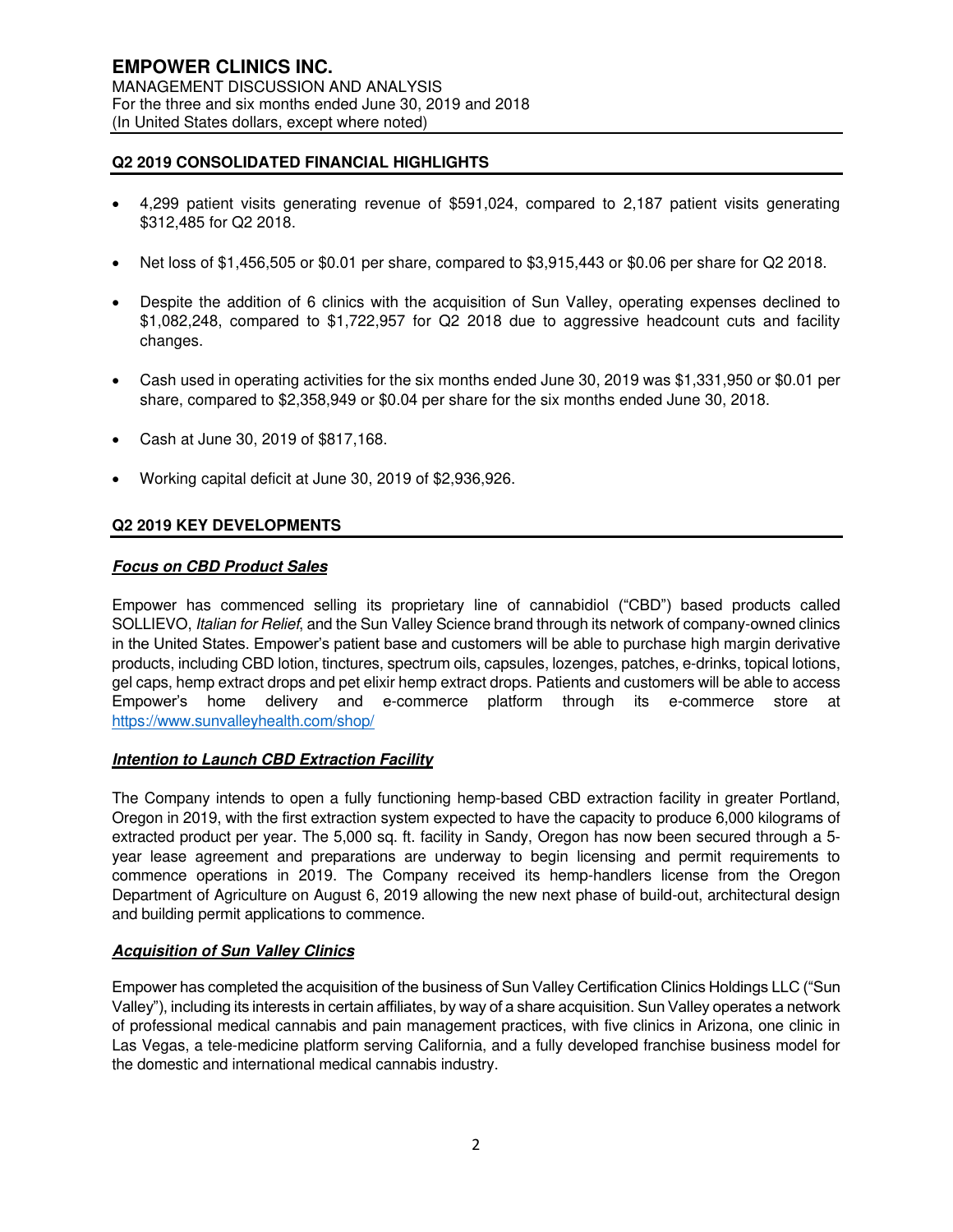The current Sun Valley clinic locations are:

- 4218 W Dunlap Ave, Phoenix, AZ
- 12801 W Bell Rd #145, Surprise, AZ
- 4015 E Bell Rd #130, Phoenix, AZ
- 2011 E University Dr. Mesa, AZ
- 7074 E Speedway Blvd, Tucson, AZ
- 2550 S Rainbow Blvd, Las Vegas, NV

The Company is consolidating its clinic operations under one consistent brand by merging the existing clinic operations of Sun Valley in Arizona and Nevada with the existing physical and mobile clinic operations of Empower Clinics in Washington State and Oregon State under the brand of Sun Valley Health with the website [www.sunvalleyhealth.com.](http://www.sunvalleyhealth.com/)

# **Franchise Program**

As part of the Sun Valley acquisition, the Company is launching a nationwide Sun Valley Health franchise model allowing for easy and fast nationwide scalability that will increase the distribution of Sollievo and Sun Valley CBD products, to access many more patients and consumers in new and developing markets for the Company. Franchisees will retain rights to specific territories to open and operate Sun Valley Health clinics and sell CBD products in clinics and to local sales regions. Empower receives upfront franchise fees, ongoing clinic royalties, product royalties and ownership of patient database information.

During Q2 2019, the Company launched the nationwide Sun Valley Health franchise program and has received its first signed franchise applications and has sent out preliminary Franchise Disclosure Documents (FDD) to perspective franchise applicants.

#### **CBD Market Demand**

The passing in the United States of the US\$867 billion Agriculture Improvement Act (the "Farm Bill") has legalized hemp and hemp-based products. Recent reports and studies from the Brightfield Group indicate the approval of the Farm Bill could create a US\$23.7 billion industry by 2023.

#### **Increased Patient Access**

With a rapidly expanding company-owned clinic network and significant expansion opportunity with the successful acquisition of Sun Valley Clinics and the roll-out of the Sun Valley franchise model, Empower anticipates it will grow its total patient list substantially in the years ahead. This is expected to provide greater opportunity for treatment analysis using artificial intelligence (AI) data collection and analysis. The objective is to utilize the current 165,000 patients and data associated with their consultations with our physicians, to potentially begin to determine measurable and quantifiable data on medical cannabis treatment option efficacy.

#### **Market Leading Technology**

Empower utilizes a market-leading patient electronic management and POS system that is HIPAA compliant and provides insight to patient care. The Company supports remote patients using its tele-medicine portal, enabling patients who are unable to come to a location to benefit from a doctor consultation.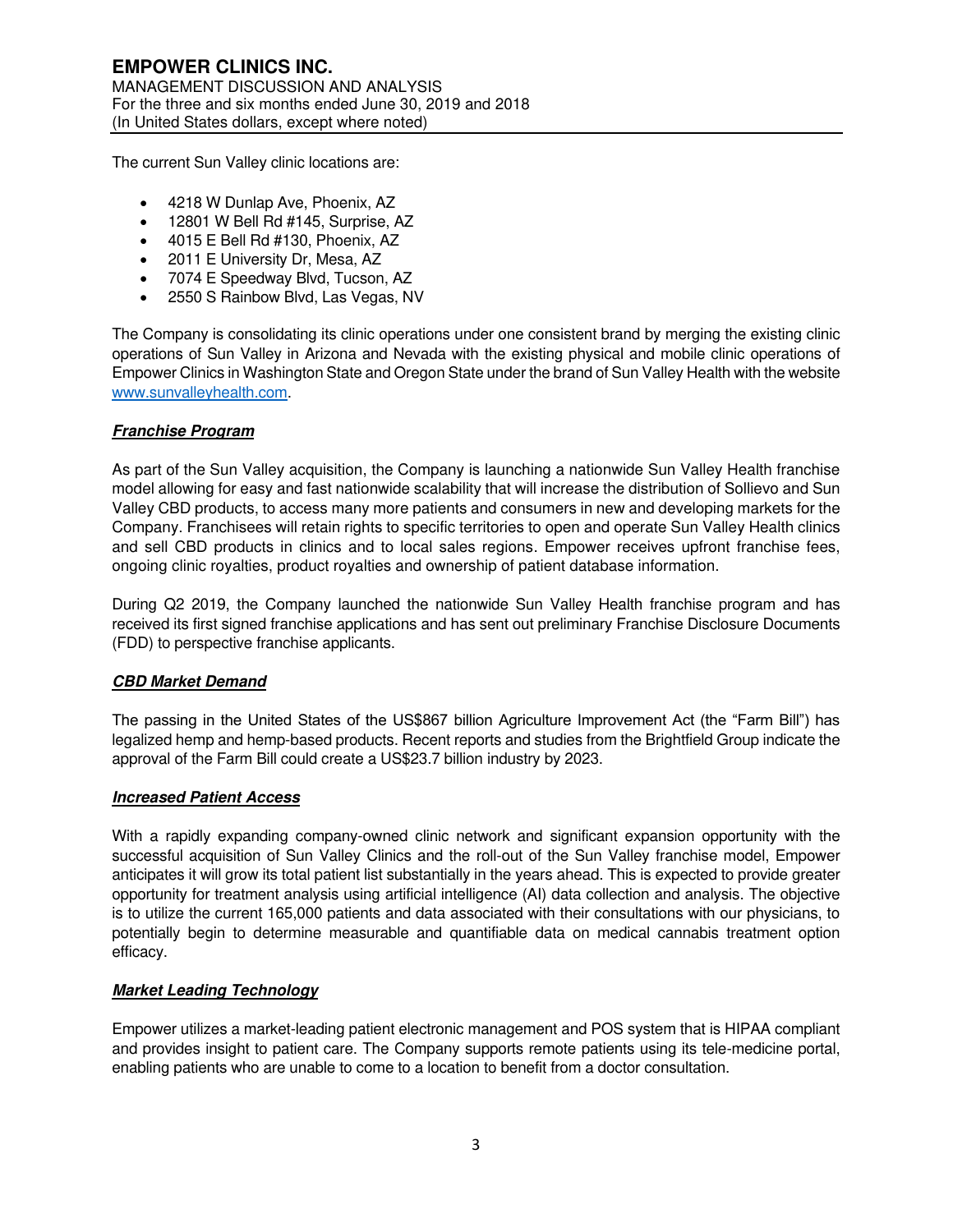# **Subsequent Share Transactions**

On July 30, 2019, pursuant to a prior marketing services agreement entered into on September 10, 2017, the Company issued 3,746,080 common share purchase warrants. Each warrant entitles the holder to acquire one common share at a price of C\$0.31 (\$0.24) for a period of thirty-seven months following the date of issuance.

On August 7, 2019, the Company cancelled 2,000,000 common shares with a deemed price of C\$0.31 (\$0.24) per common share. The common shares were reacquired and cancelled as the Company cancelled the marketing services agreement, pursuant to which the common shares and warrants were originally issued, due to non-performance of services by the marketing company. Pursuant to the marketing services agreement, the Company also issued 2,000,000 common share purchase warrants with a conversion price of C\$0.36 (\$0.28). The 2,000,000 common share purchase warrants expired on June 11, 2019.

On August 9, 2019, pursuant to the conversion of convertible debentures with a face value of C\$110,000 (\$83,200) and accrued interest of C\$2,007 (\$1,518), the company issued 1,018,245 common shares and 1,018,245 common share purchase warrants. Each warrant entitles the holder to acquire one common share at a price of C\$0.16 (\$0.12) for a period of two years following the closing date of the conversion.

# **OVERVIEW OF THE BUSINESS**

The Company is a British Columbia incorporated Canadian company which operates a growing network of physician-staffed medical certification clinics with a primary focus on enabling patients to improve and protect their health.

The new Empower Clinics is a growth focused, vertically integrated CBD Life Sciences company committed to improving patients' lives with products, technology and health systems, through a network of medical clinics across the US.

It is expected that Empower's proprietary product line "Sollievo" will offer patients a variety of delivery methods of doctor recommended CBD based products in its clinics, online and at major retailers. With over 165,000 patients in its database, an expanding clinic footprint, a focus on new technologies, including telemedicine, and an expanded product development strategy, Empower is undertaking new growth initiatives to be positioned as a vertically integrated, diverse, market-leading service provider for complex patient requirements in 2019 and beyond.

The Company currently operates 9 physical clinics locations and multiple mobile clinics in the State of Oregon that in combination serve patients across the states of Oregon, Washington, Arizona, Nevada and operates a tele-medicine platform to serve patients in California.

As part of the Sun Valley acquisition, the Company is launching a franchise model allowing for easy and fast nationwide scalability that will increase the distribution of Sollievo, Sun Valley Science CBD products and premium wellness products and supplements, to access many more patients and consumers in new and developing markets for the Company. Franchisees will retain rights to specific territories to open and operate Sun Valley Health clinics and sell CBD products in clinics and to local sales regions. Empower receives upfront franchise fees, ongoing clinic royalties, product royalties and ownership of patient database information.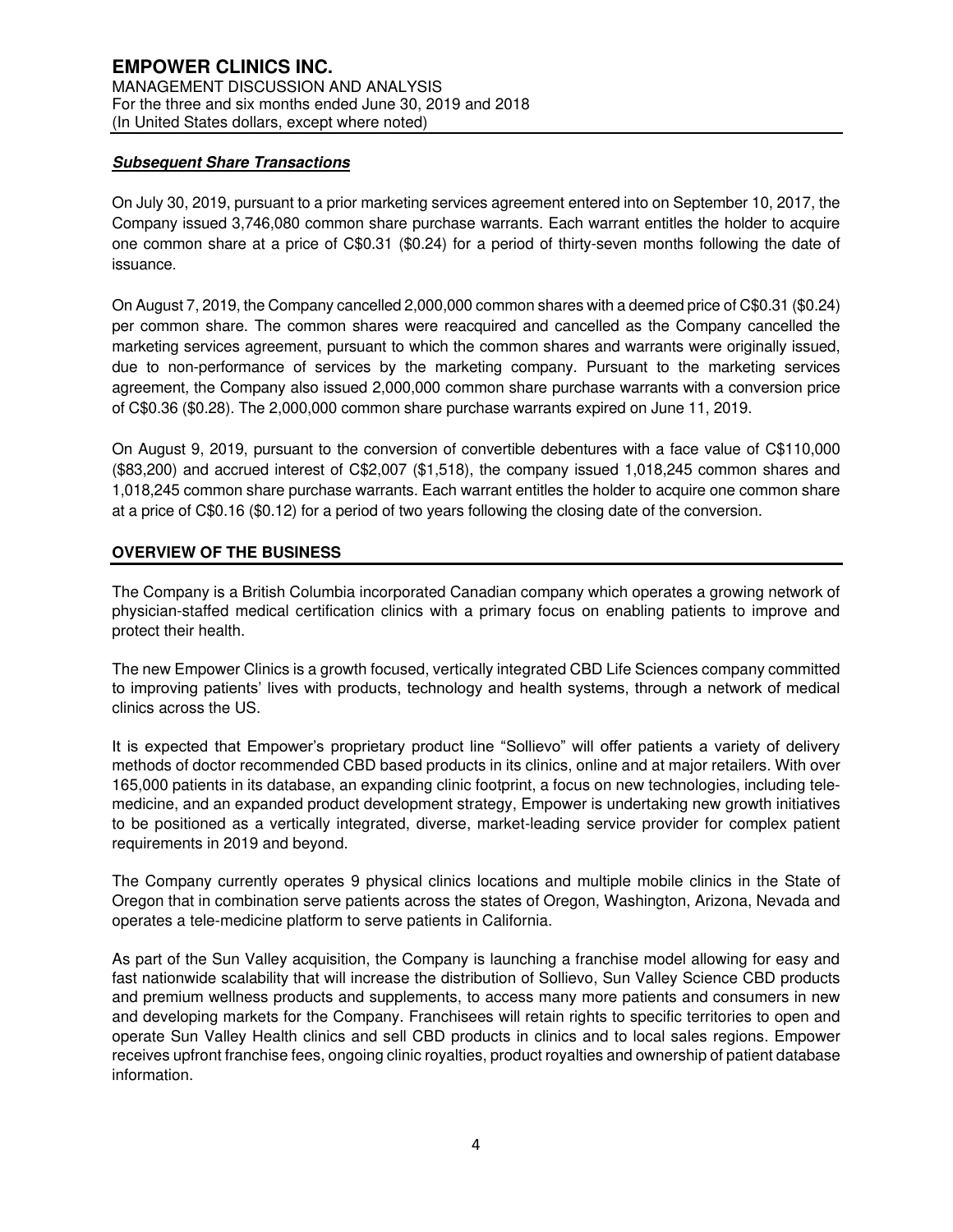The Company owns the proprietary formulations for the Sollievo line of products and the Company intends to invest in developing these formulations to become a market leading hemp-derived CBD based product distributor. Distribution of products will naturally fit into the Company's clinic strategy with the development of retail-like kiosks and professional product display counters in clinics and as a standard feature in franchises nationwide. E-commerce will be an important distribution channel going forward providing patients and general consumers the opportunity to access and purchase Company products online. Sollievo products include lotions and balms, tinctures, gel caps, pain patches and an e-drink, all at various phases of R&D and production.

The Company has developed a proprietary software platform to manage patients through the medical certification process that is a HIPAA compliant Electronic Health Record system and patient management portal. It provides improved management of patients while improving the ability of our doctors, admins and staff to treat and serve patients needs. The tele-medicine platform allows patients to register and select an appointment time to conduct a private consultation with one of our physicians, remotely through a secure video link, thereby extending the reach of our clinic operations beyond the physical clinic. We believe going forward, greater demand for professional consultations will evolve the service offering for Company owned clinics and for franchisees throughout our network.

E-commerce platforms for Sollievo and Sun Valley CBD product lines present a developing opportunity for the Company and our network of future franchise partners. The passing in the United States of the US\$867 billion Agriculture Improvement Act has legalized hemp and hemp-based products. Recent reports and studies from the Brightfield Group indicate the approval of the Farm Bill could create a US\$23.7 billion industry by 2023. Online distribution channels supported by strong social media presence, influencer strategies and the ability to reach a wide-array of consumers, will provide the Company new growth opportunities with greater overall brand awareness.

Empower will open its first CBD extraction facility in greater Portland, Oregon. The Company took possession on June 1, 2019 and we are sourcing financing to commence the build-out of a new 5,000 square foot leased building to contain the first operating extraction systems capable of producing up to 20kg per day of high-quality spectrum oil, isolate and/or distillate. The facility is strategically located in the agricultural plains of Mt. Hood, Oregon with over 200 licenced hemp farms in the neighbouring counties. Over time, the facility has the potential to be scaled to add multiple extraction, post-production and product manufacturing systems.

On August 6, 2019, the Company was awarded its hemp-handlers license from the Oregon Department of Agriculture, allowing the Company to move to the next phase of facility build-out and to start extraction operations.

# **OUTLOOK**

The Company will continue to be active and opportunistic with respect to mergers and acquisitions opportunities, with the goal of advancing its business plan and to increase shareholder value where possible. Additionally, the Company may seek to acquire third-party channel partners to increase its patient base, margin per patient, and to increase shareholder value through these operations and/or assets.

The Company is in active discussions to secure hemp bio-mass supply agreements from licensed producers in Oregon and Arizona with the objectives of locking in raw material supply agreements to support the new extraction facilities.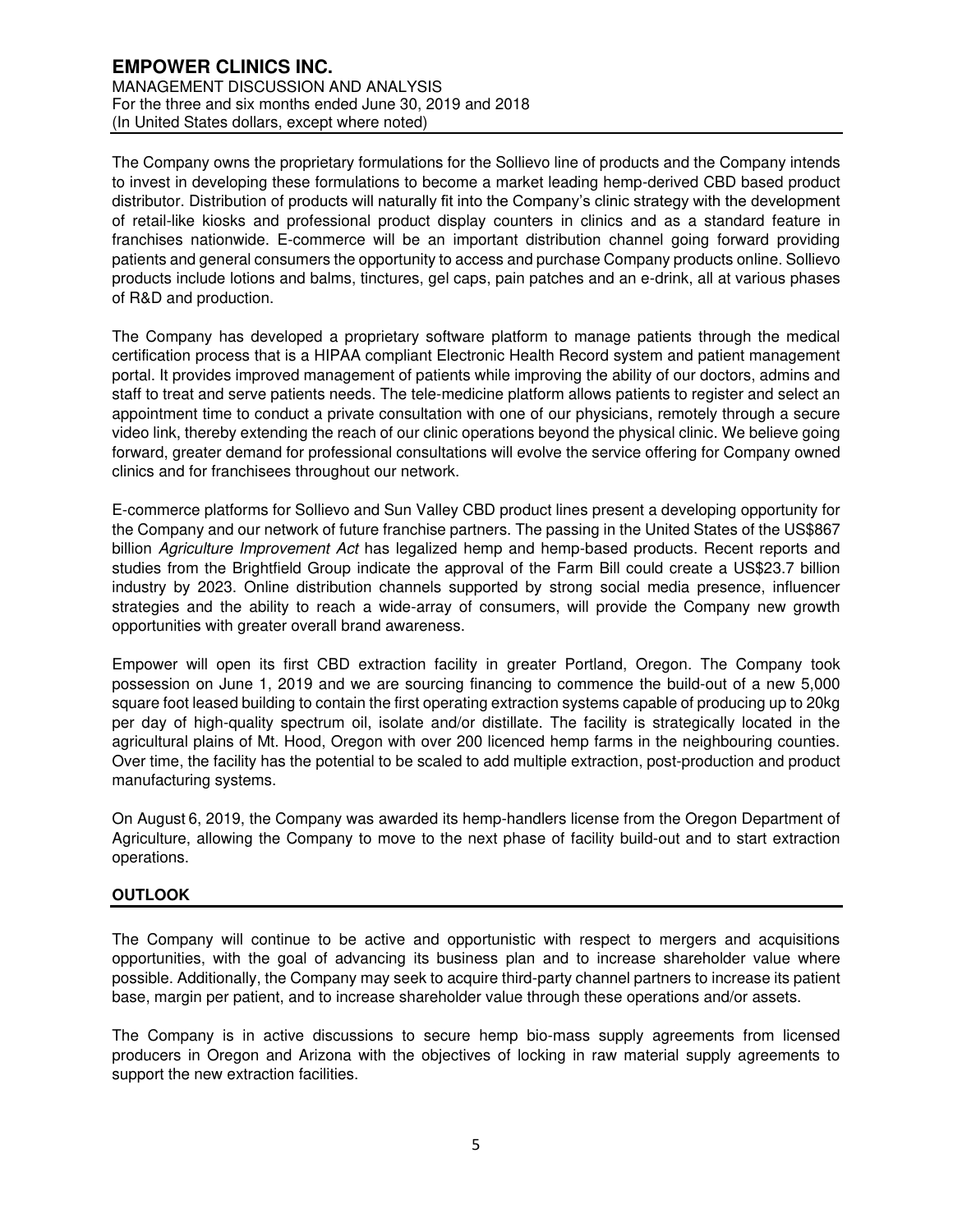In addition, the Company is in active discussion with various product brands, brokers and retail sales outlet to secure short and long-term sales contracts to support the revenue growth objectives for our hempderived CBD extract and CBD based products.

Currently, the market for both clinics and CBD based products in the United States remains highly fragmented with very few nationwide competitors. The Company seeks to take advantage of this by using its capital-light expenditure model to open franchised clinics, to create highly valuable patient relationships in new markets, further develop a wide-array of CBD formulations and product lines for nationwide distribution and own and operate hemp-derived CBD extraction facilities with the first location secured in Sandy, Oregon, strategically located in the S.W. region of Portland, Oregon surrounded by over 200 hemp farms.

# **REVIEW OF QUARTERLY RESULTS**

|                           | Q <sub>2</sub> | Q1     | Q4     | Q3     | Q2      | Q1     | Q4     | Q3     | <b>YTD</b> | <b>YTD</b> |
|---------------------------|----------------|--------|--------|--------|---------|--------|--------|--------|------------|------------|
|                           | 2019           | 2019   | 2018   | 2018   | 2018    | 2018   | 2017   | 2017   | 2019       | 2018       |
| <b>FINANCIAL RESULTS:</b> |                |        |        |        |         |        |        |        |            |            |
| Net revenues              | 591            | 153    | 197    | 280    | 312     | 302    | 291    | 389    | 744        | 615        |
| Income (loss)             | (1, 457)       | (399)  | 343. ا | (379)  | (3,915) | (839)  | (815)  | '681   | (1, 855)   | (4,754)    |
| Income (loss) per share:  |                |        |        |        |         |        |        |        |            |            |
| Basic                     | (0.01)         | (0.01) | 0.01   | (0.00) | (0.06)  | (0.02) | (0.02) | (0.01) | (0.02)     | (0.08)     |
| <b>Diluted</b>            | (0.01)         | (0.01) | 0.01   | (0.00) | (0.06)  | (0.02) | (0.02) | (0.01) | (0.02)     | (0.08)     |
| Cash dividends declared   |                |        |        |        |         |        |        |        |            |            |
| Total assets              | 5,760          | 2,417  | 514    | .546   | .038    | 1,359  | 630    | 647    | 5,760      | 1,038      |
|                           |                |        |        |        |         |        |        |        |            |            |
| <b>OPERATING RESULTS:</b> |                |        |        |        |         |        |        |        |            |            |
| Patient visits            | 4,299          | 1,198  | 1,314  | .864   | 2,187   | 2,242  | .893   | 2,520  | 5,497      | 4,429      |

Amounts presented in thousands except per share amounts and patient visits:

The Company has a limited operating history, which can make it difficult for investors to evaluate the Company's operations. As a result, the prior periods shown in the above table are not necessarily comparable and should not be relied upon as an indication of future performance.

The Company is expected to remain subject to many of the risks common to early-stage enterprises for the foreseeable future, including challenges related to laws, regulations, licensing, integrating and retaining qualified employees; making effective use of limited resources; achieving market acceptance of existing and future solutions; competing against companies with greater financial and technical resources; acquiring and retaining customers; and developing new solutions.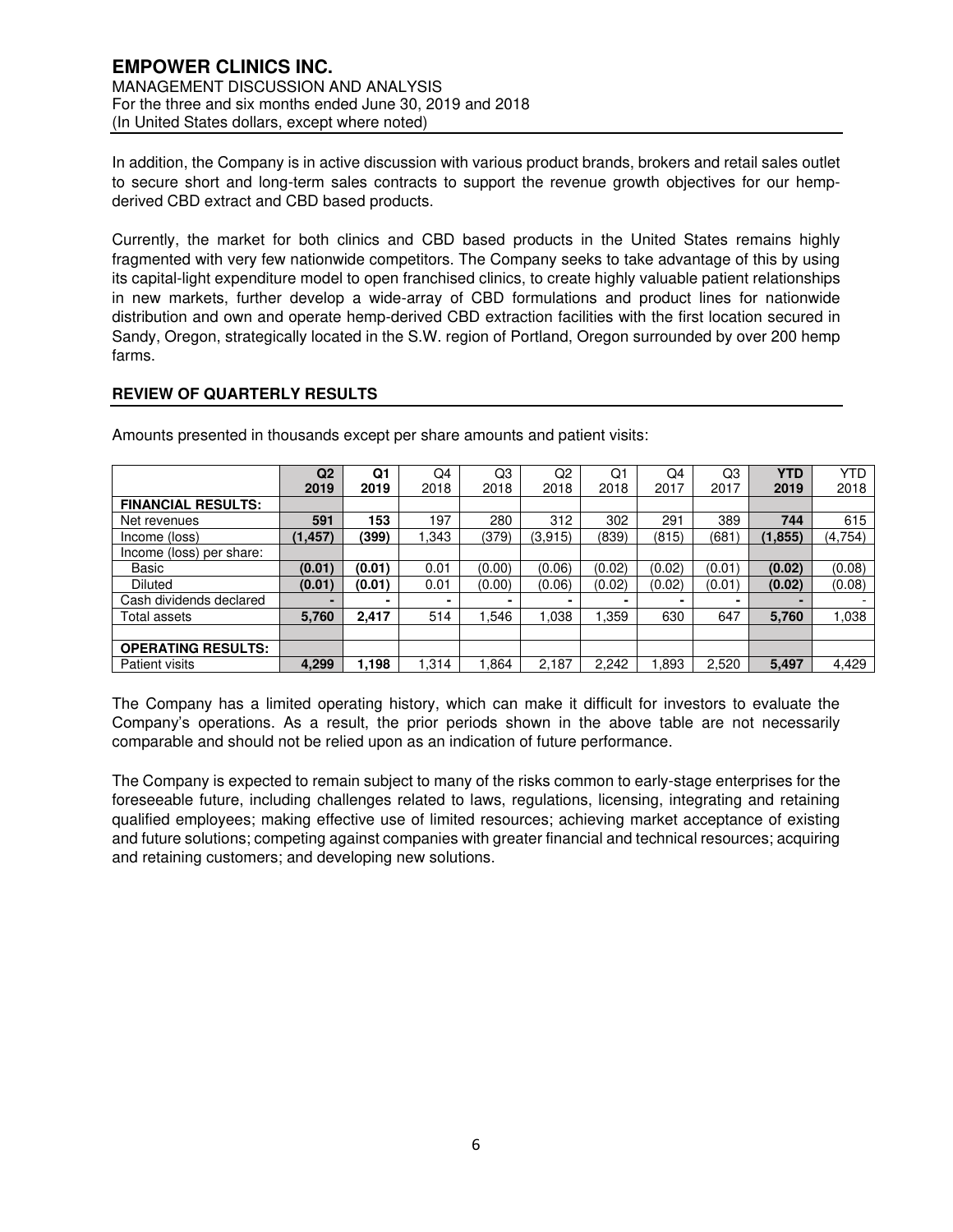# **EMPOWER CLINICS INC.**

MANAGEMENT DISCUSSION AND ANALYSIS For the three and six months ended June 30, 2019 and 2018 (In United States dollars, except where noted)

# **Q2 2019** Q2 2018 Clinic revenues **\$ 591,024** \$ 312,485 Direct clinic expenses **82,750** 107,271 Earnings from clinic operations **508,274** 205,214 Operating expenses **1,082,248** 1,722,957 Legal and professional fees **320,668** 285,098 Depreciation and amortization expense **72,268** 8,633 Share-based payments **457,160** 892,417 Loss from operations **(1,424,070)** (2,703,891) Listing fee **-** 1,143,660 Accretion expense **85,685** 28,480 Interest income **(1,248) (1,248)** Interest expense **42,287** 39,412 Loss on disposal of property and equipment **114,516** Gain on change in fair value of warrant liability **Fig. 161,064** (161,064) Gain on change in fair value of conversion option **(97,788)** Other expense, net **50,047**

# Review of Consolidated Financial Information for Q2 2019 compared to Q2 2018

# **Net loss and comprehensive loss for the period**  $\quad$  **\$ (1,456,505)**  $\quad$  (3,915,443)

# Clinic revenues

Revenues were \$591,024, compared to \$312,485 during Q2 2018 as the Company received 4,299 patients spending on average \$137, compared to 2,187 patients spending on average \$143 during Q2 2018. The increase is primarily due to the addition of the Sun Valley clinics beginning May 1, 2019.

The Company receives revenue streams from patient visits to existing clinics throughout the network, and the Company has expanded into CBD product sales and the sale of premium wellness products and supplements. The Company expects to expand its revenue streams as the Company patient base grows, as branded CBD products are further rolled out and the CBD extraction facility becomes fully operational.

# Direct clinic expenses

Direct clinic expenses were \$82,750, compared to \$107,271 during Q2 2018. These costs represent physician and clinic support staff expenses that are required to operate the clinics and provide patient consulting services. These expenses declined despite the increase in revenues due to improved operational controls to align labor cost with direct patient consultations. The Company employs a diverse mix of physicians and practitioners.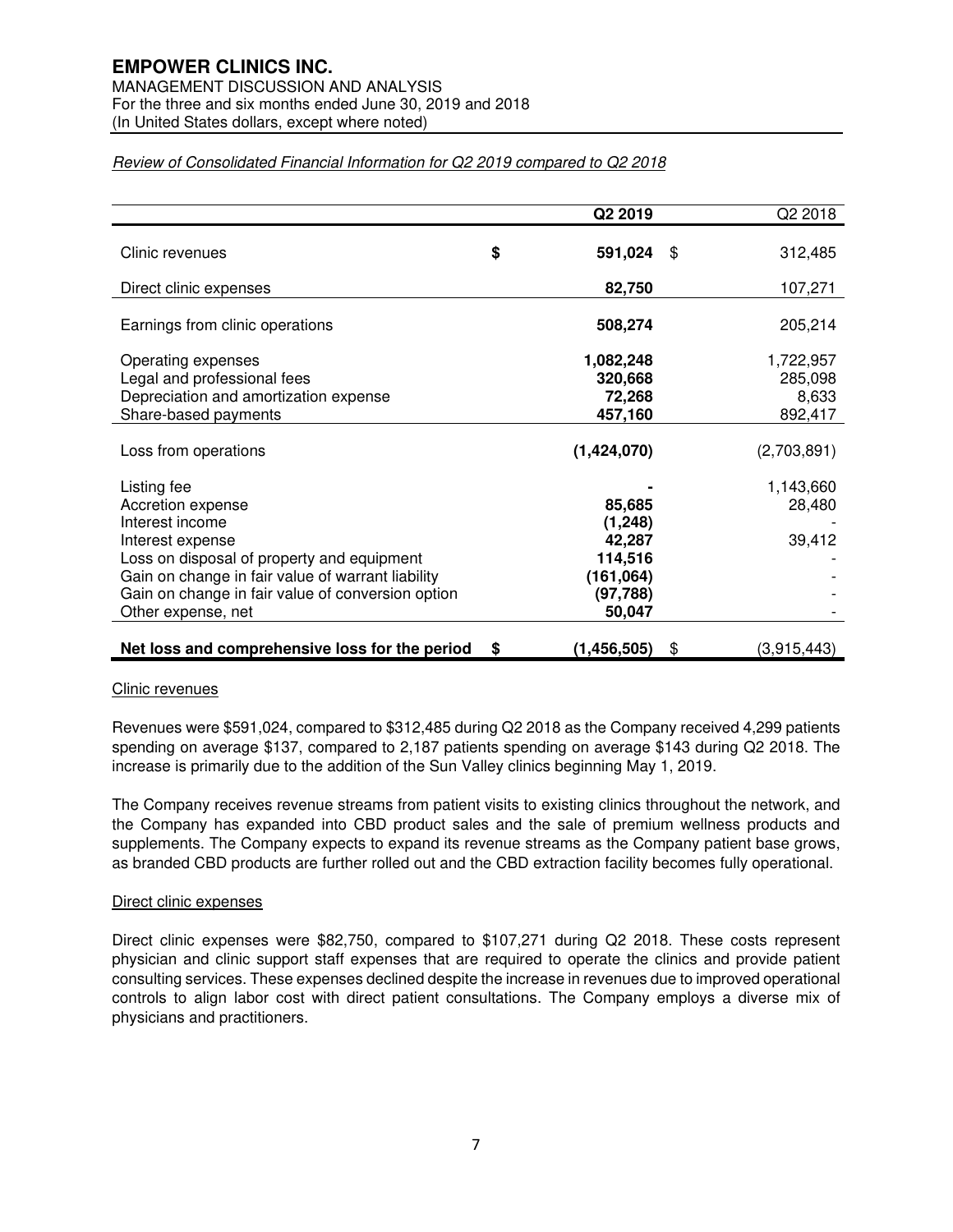#### Operating expenses

Despite the addition of Sun Valley effective May 1, 2019, operating expenses were \$1,082,248, compared to \$1,722,957 during Q2 2018 due to the following:

- Lower operating costs owing to aggressive headcount cuts and facility changes.
- Compensation expense of \$208,846 in non-cash share-based payments to the CEO as compared to compensation expense of \$477,180 in non-cash share-based payments to the former CEO during Q2 2018.
- Lower rent expense due to the adoption of IFRS 16 which resulted in a reclassification of rent expense from operating expenses to depreciation expense and interest expense.

#### Legal and professional fees

Legal and professional fees were \$320,668, compared to \$285,098 during Q2 2018. The Company expects professional service fees to drop markedly over time as many are related to successful prior litigation or "one time" events such as the fees associated with the RTO that completed in April 2018.

#### Depreciation expense

Depreciation and amortization expense was \$72,268, compared to \$8,633 during Q2 2018. The increase relates primarily to the depreciation on the right-of-use asset resulting from the adoption of IFRS 16 effective January 1, 2019.

#### Share-based payments

Share-based payments expense was \$457,160, compared to \$892,417 during Q2 2018. The share-based payments expense is the fair value of share options recognized as an expense during the quarter based on the fair valued determined by the Black Scholes option pricing model valuation.

#### Listing fee

Listing fee expense was \$nil, compared to \$1,143,660 during Q2 2018, in connection with the Company's acquisition with Adira Energy Ltd., which did not result in any charges during the current period.

#### Accretion expense

Accretion expense was \$85,685, compared to \$28,480 during Q2 2018, in connection with the Company's convertible debentures. The increase is due to the issuance of convertible debentures during April and May 2019, thereby leading to higher accretion in Q2 2019.

#### Interest income

Interest income increased to \$1,248, compared to \$nil during Q2 2018, owing to the increase in cash.

#### Interest expense

Interest expense increased to \$42,287, compared to \$39,412 during Q2 2018, owing to increased interest expense on the lease liability resulting from the adoption of IFRS 16 effective January 1, 2019.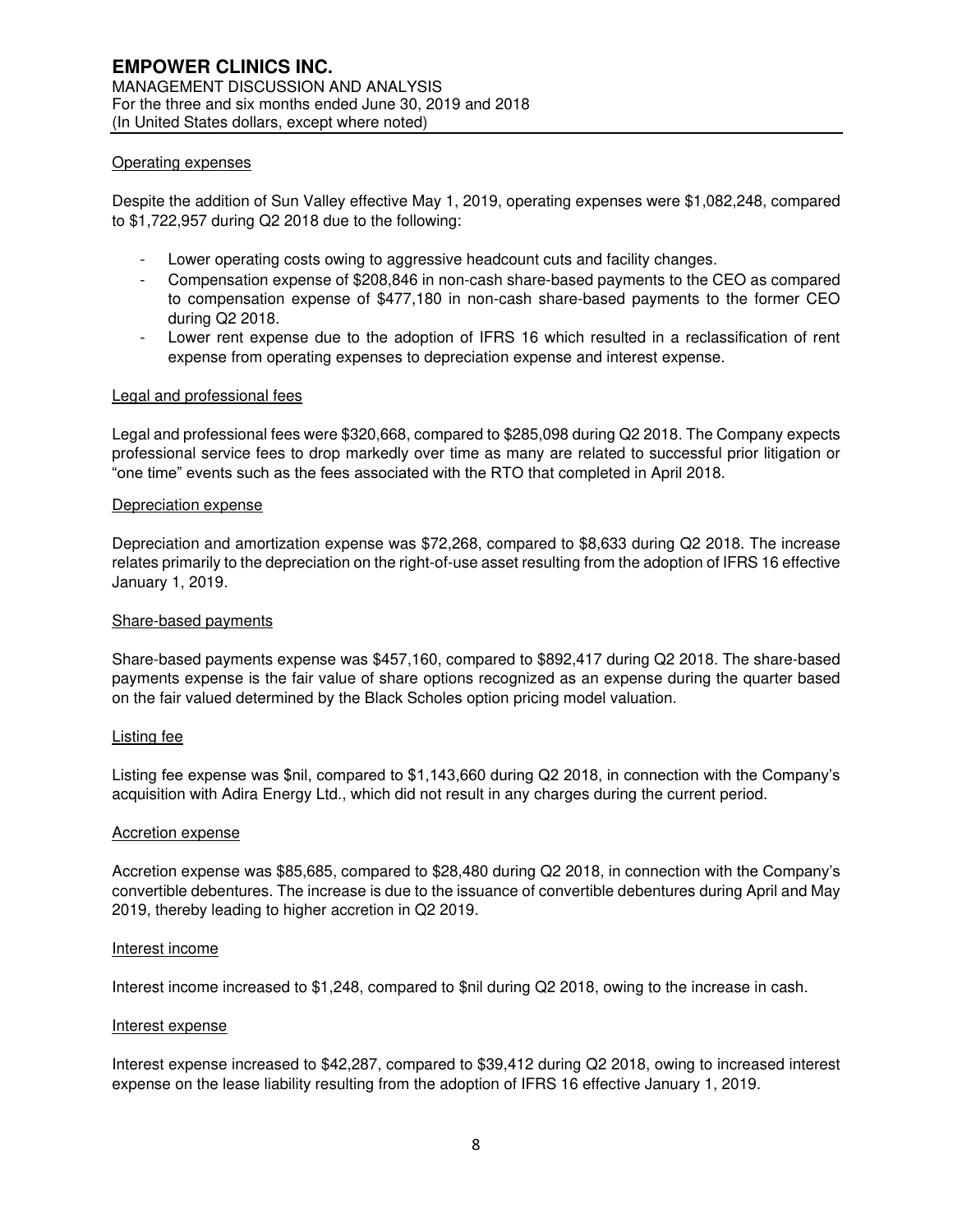### Loss on disposal of property and equipment

The Company recorded a loss of \$114,516, compared to \$nil during Q2 2018, related to leasehold improvements for the Chicago clinic when the lease was terminated in May 2019.

#### Gain on change in fair value of warrant liability

The Company recorded a gain on the change in the fair value of the warrant liability of \$161,064, compared to \$nil during Q2 2018. The share purchase warrants are required to be revalued at every quarter end and the gain resulted from the decrease in the Company's share price during Q2 2019, which is a variable in determining the fair value of the warrant liability per the Black-Scholes valuation model.

#### Gain on change in fair value of conversion option

The Company recorded a gain on the change in the fair value of the conversion option of \$97,788, compared to \$nil during Q2 2018. The conversion option is required to be revalued at every quarter end and the gain resulted from the decrease in the Company's share price during Q2 2019, which is a variable in determining the fair value of the conversion option.

#### Other expense

The Company recorded other expense of \$50,047, compared to \$nil during Q2 2018. The amount relates primarily to foreign exchange losses due to the decrease in the US dollar relative to the Canadian dollar during Q2 2018.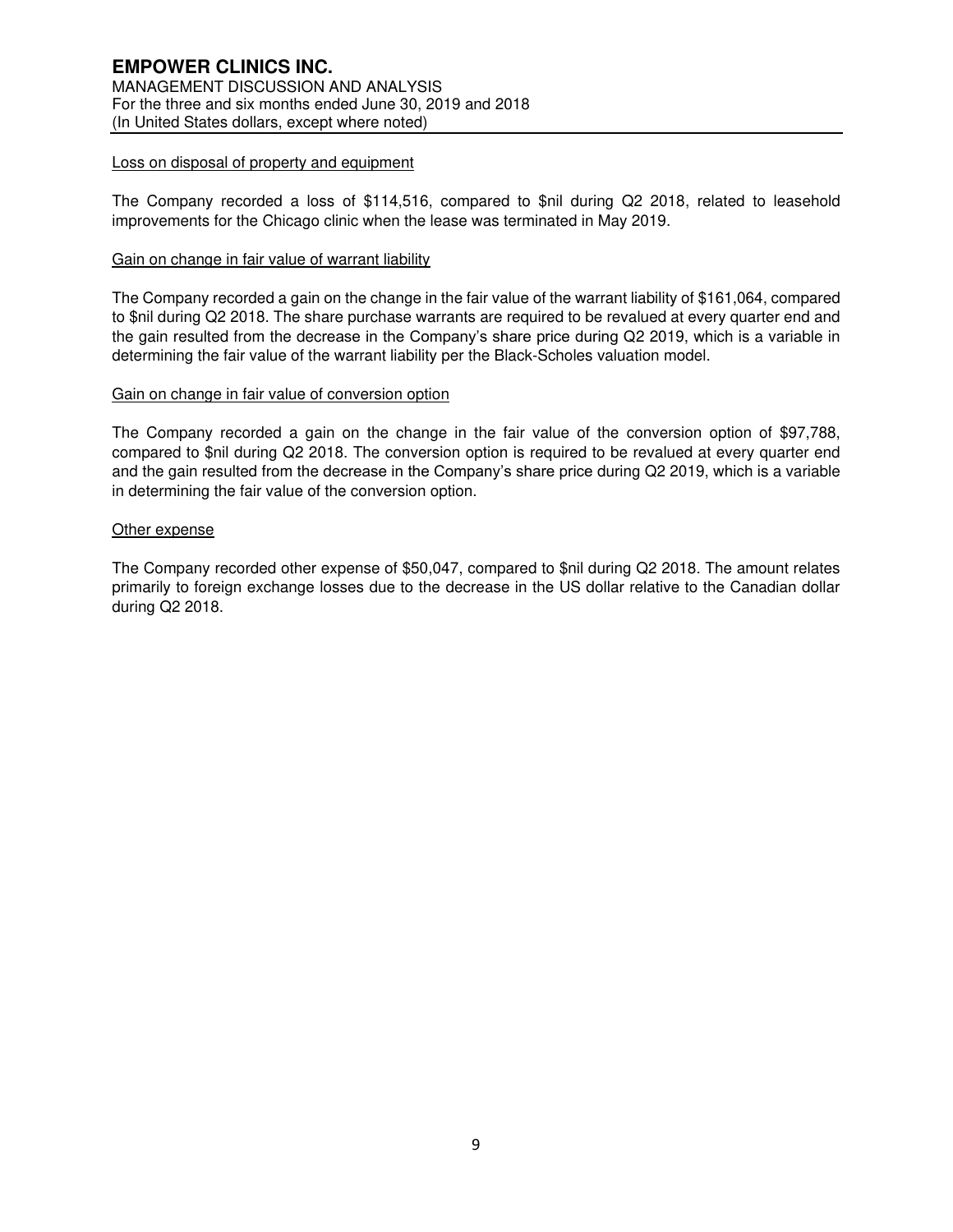# **EMPOWER CLINICS INC.**

MANAGEMENT DISCUSSION AND ANALYSIS For the three and six months ended June 30, 2019 and 2018 (In United States dollars, except where noted)

|                                                   | <b>YTD 2019</b>     | <b>YTD 2018</b>   |
|---------------------------------------------------|---------------------|-------------------|
| Clinic revenues                                   | \$<br>743,869       | \$<br>614,627     |
|                                                   |                     |                   |
| Direct clinic expenses                            | 122,163             | 212,436           |
| Earnings from clinic operations                   | 621,706             | 402,191           |
| Operating expenses                                | 1,300,875           | 2,431,784         |
| Legal and professional fees                       | 433,679             | 354,881           |
| Depreciation and amortization expense             | 118,411             | 34,535            |
| Share-based payments                              | 472,120             | 892,417           |
| Loss from operations                              | (1,703,379)         | (3,311,426)       |
| Listing fee                                       |                     | 1,143,660         |
| Accretion expense                                 | 115,599             | 214,680           |
| Interest income                                   | (2,866)             |                   |
| Interest expense                                  | 75,659              | 84,425            |
| Loss on disposal of property and equipment        | 114,516             |                   |
| Gain on change in fair value of warrant liability | (160, 874)          |                   |
| Gain on change in fair value of conversion option | (64, 426)           |                   |
| Other expense, net                                | 74,060              |                   |
| Net loss and comprehensive loss for the period    | \$<br>(1, 855, 047) | \$<br>(4,754,191) |

### Review of Consolidated Financial Information for YTD 2019 compared to YTD 2018

#### Clinic revenues

Revenues were \$743,869, compared to \$614,627 during YTD 2018 as the Company received 5,497 patients spending on average \$135, compared to 4,429 patients spending on average \$139 during YTD 2018. The increase is primarily due to the addition of the Sun Valley clinics beginning May 1, 2019.

The Company receives revenue streams from patient visits to existing clinics throughout the network, and the Company has expanded into CBD product sales and the sale of premium wellness products and supplements. The Company expects to expand its revenue streams as the Company patient base grows, as branded CBD products are further rolled out and the CBD extraction facility becomes fully operational.

#### Direct clinic expenses

Direct clinic expenses were \$122,163, compared to \$212,436 during YTD 2018. These costs represent physician and clinic support staff expenses that are required to operate the clinics and provide patient consulting services. These expenses declined despite the increase in revenues due to improved operational controls to align labor cost with direct patient consultations. The Company employs a diverse mix of physicians and practitioners.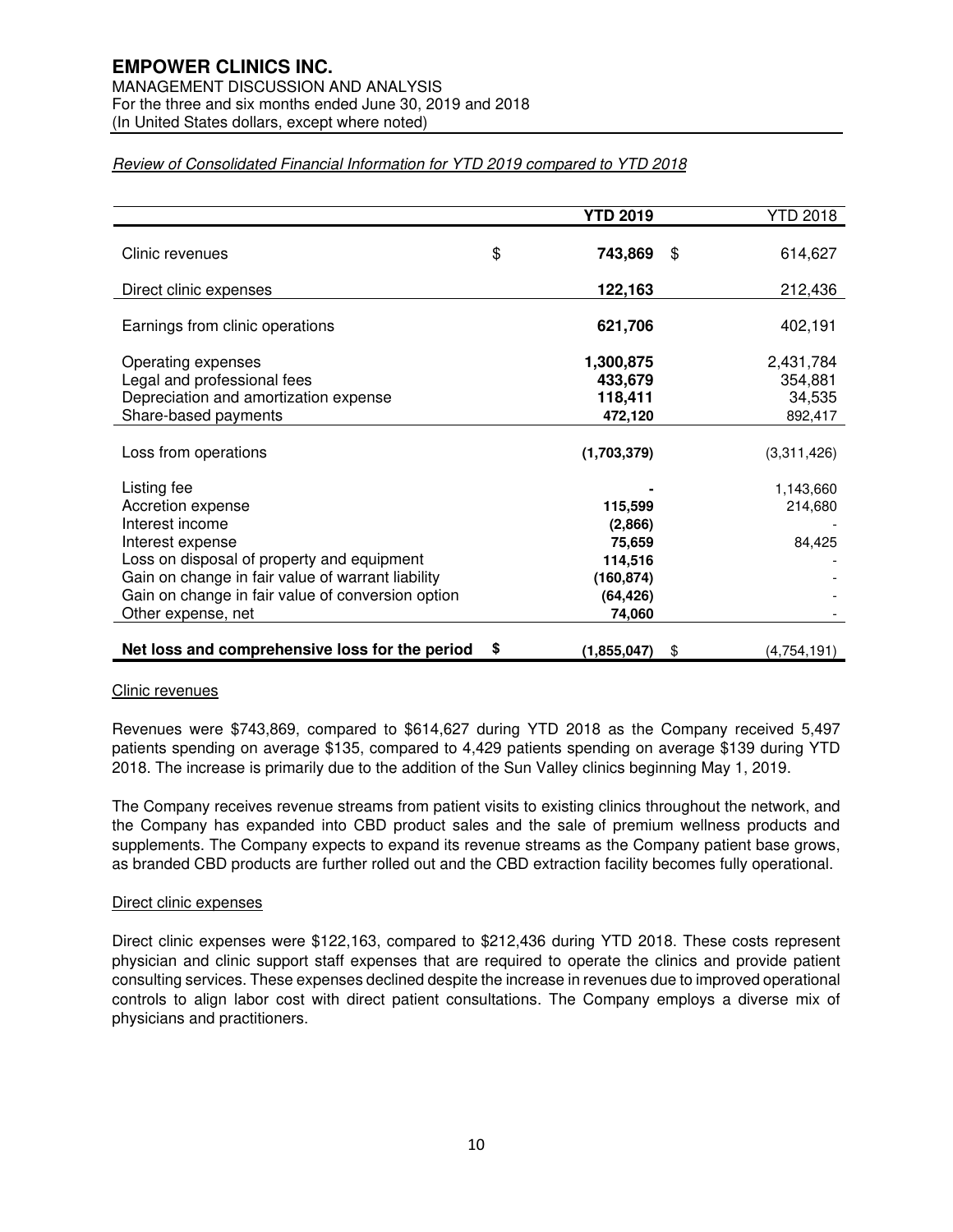#### Operating expenses

Despite the addition of Sun Valley effective May 1, 2019, operating expenses were \$1,300,875 compared to \$2,431,784 during YTD 2018 due to the following:

- Lower operating costs owing to aggressive headcount cuts and facility changes.
- Compensation expense of \$208,846 in non-cash share-based payments to the CEO as compared to compensation expense of \$477,180 in non-cash share-based payments to the former CEO during Q2 2018.
- Lower rent expense due to the adoption of IFRS 16 which resulted in a reclassification of rent expense from operating expenses to depreciation expense and interest expense.

#### Legal and professional fees

Legal and professional fees were \$433,679, compared to \$354,881 during YTD 2018. The Company expects professional service fees to continue to be incurred as growth events are completed such as the Sun Valley Clinics acquisition and the required Business Acquisition Report (BAR) that was filed, the Company also completed the Sun Valley Health franchise audit, an annual requirement of franchising.

#### Depreciation expense

Depreciation and amortization expense was \$118,411, compared to \$34,535 during YTD 2018. The increase relates primarily to the depreciation on the right-of-use asset resulting from the adoption of IFRS 16 effective January 1, 2019.

#### Share-based payments

Share-based payments expense was \$472,120, compared to \$892,417 during YTD 2018. The share-based payments expense is the fair value of share options recognized as an expense during the year based on the fair valued determined by the Black Scholes option pricing model valuation.

#### Listing fee

Listing fee expense was \$nil, compared to \$1,143,660 during YTD 2018, in connection with the Company's acquisition with Adira Energy Ltd., which did not result in any charges during YTD 2019.

#### Accretion expense

Accretion expense was \$115,599, compared to \$214,680 during YTD 2018, in connection with the Company's convertible debentures. The decrease is due to conversion of convertible debentures during April 2018 in connection with the Company's acquisition of Adira Energy Ltd., thereby leading to lower accretion in YTD 2019.

#### Interest income

Interest income increased to \$2,866, compared to \$nil during YTD 2018, owing to the increase in cash.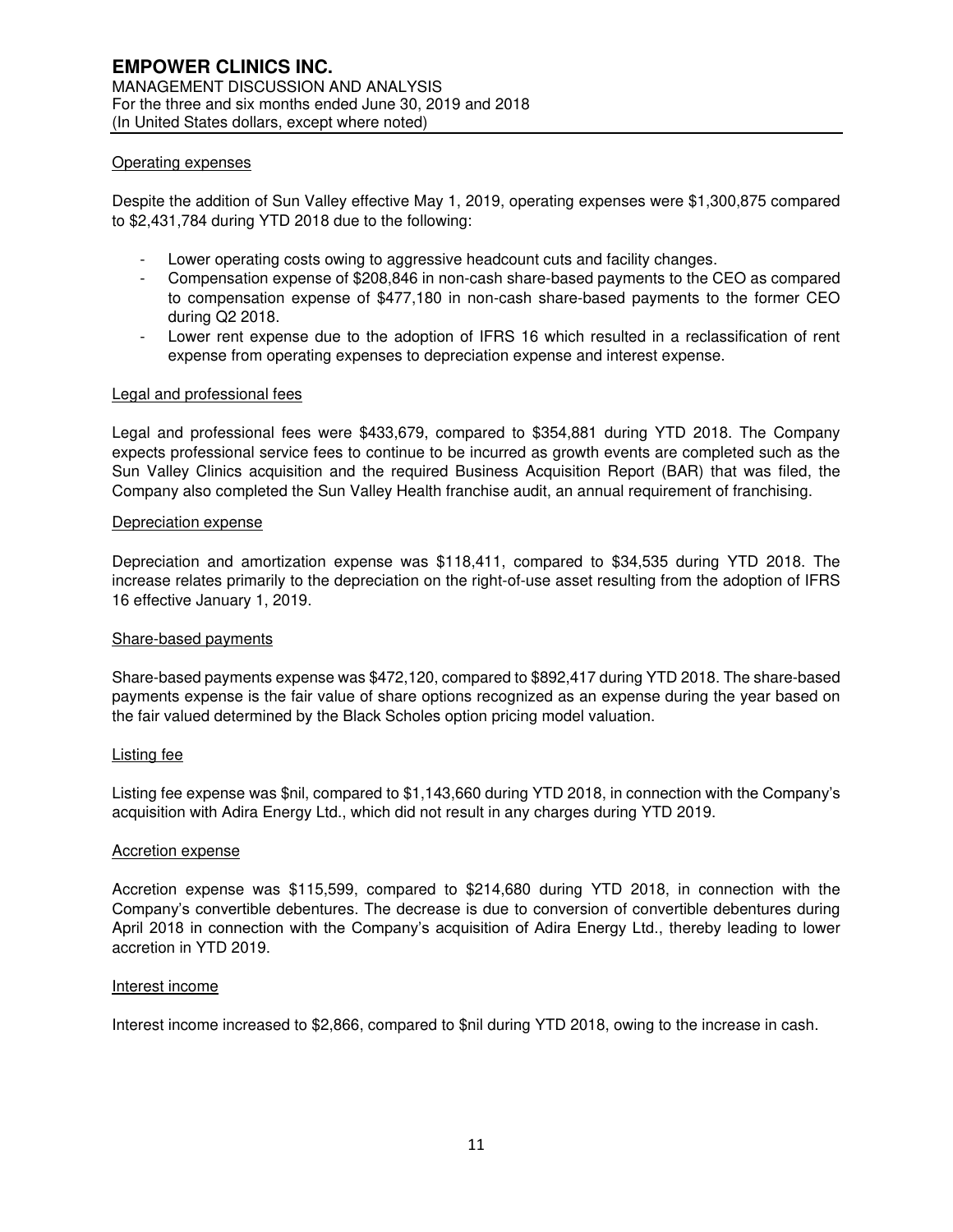#### Interest expense

Interest expense decreased to \$75,659, compared to \$84,425 during Q2 2018, owing to the conversion of debt to common shares during April 2018 in connection with the Company's acquisition of Adira Energy Ltd.. This decrease was partially offset by increased interest expense on the lease liability resulting from the adoption of IFRS 16 effective January 1, 2019.

#### Loss on disposal of property and equipment

The Company recorded a loss of \$114,516, compared to \$nil during YTD 2018, related to leasehold improvements for the Chicago clinic when the lease was terminated in May 2019.

#### Gain on change in fair value of warrant liability

The Company recorded a gain on the change in the fair value of the warrant liability of \$160,874, compared to \$nil during YTD 2018. The share purchase warrants are required to be revalued at every quarter end and the gain resulted from the decrease in the Company's share price during YTD 2019, which is a variable in determining the fair value of the warrant liability per the Black-Scholes valuation model.

#### Gain on change in fair value of conversion option

The Company recorded a gain on the change in the fair value of the conversion option of \$64,426, compared to \$nil during YTD 2018. The conversion option is required to be revalued at every quarter end and the gain resulted from the decrease in the Company's share price during YTD 2019, which is a variable in determining the fair value of the conversion option.

#### Other expense

The Company recorded other expense of \$74,060, compared to \$nil during YTD 2018. The amount relates primarily to foreign exchange losses due to the decrease in the US dollar relative to the Canadian dollar during YTD 2018.

#### **LIQUIDITY, CASH FLOWS AND CAPITAL RESOURCES**

#### **Liquidity**

Liquidity risk is the risk that the Company will encounter difficulties in meeting obligations associated with its financial liabilities and other contractual obligations. The Company's strategy for managing liquidity is based on achieving positive cash flows from operations to internally fund operating and capital requirements.

Factors that may affect the Company's liquidity are continuously monitored. These factors include the number of patient visits, average patient spend per visit, operating costs, capital costs, income tax refunds, foreign currency fluctuations, seasonality, market immaturity and a highly fluid environment related to state and federal law passage and regulations.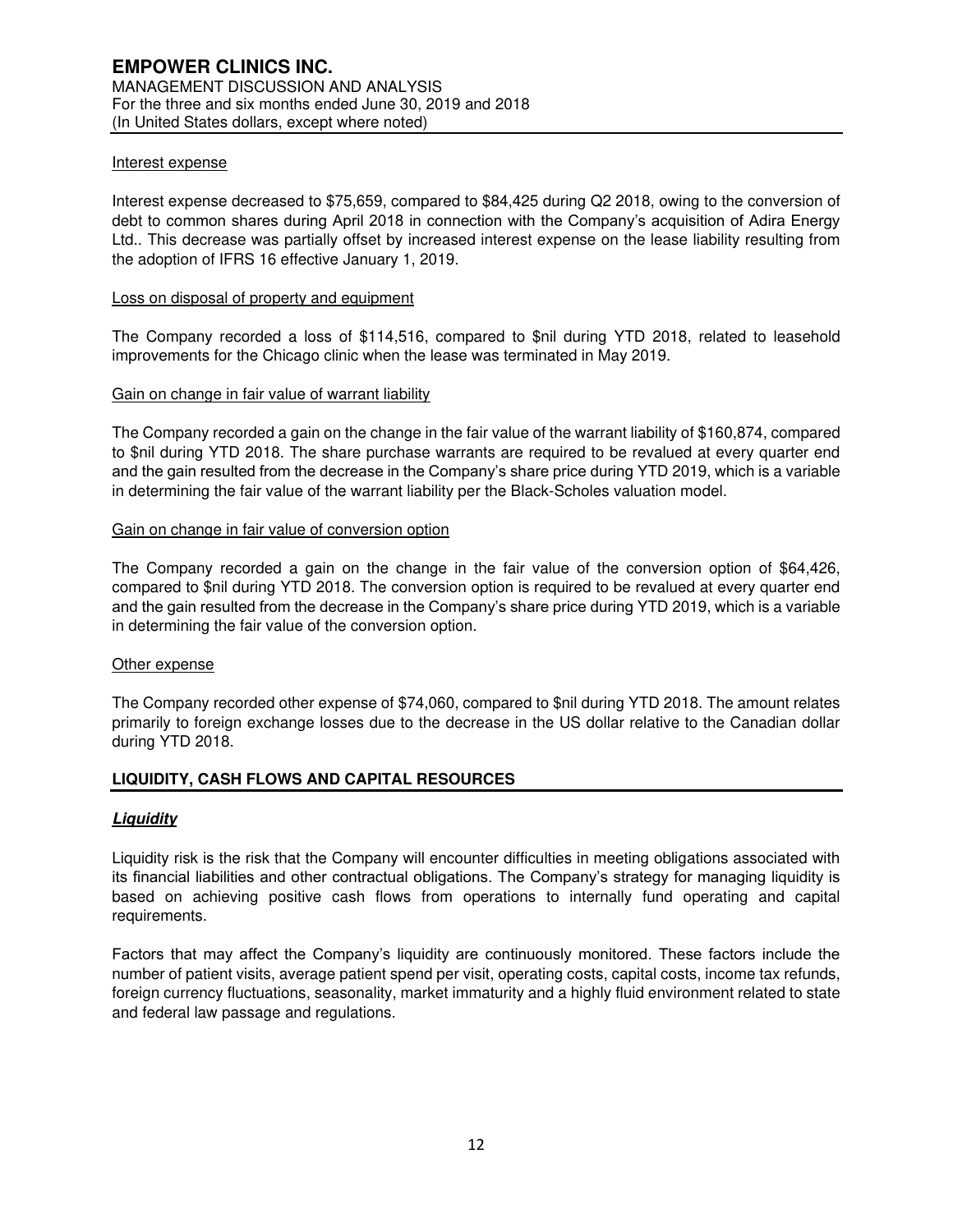In the event that the Company is adversely affected by any of these factors and, as a result, the operating cash flows are not sufficient to meet the Company's working capital requirements there is no guarantee that the Company would be able to raise additional capital on acceptable terms to fund a potential cash shortfall. Consequently, the Company is subject to liquidity risk.

The Company will need to procure additional financing in order to fund its ongoing operation. The Company intends to obtain such financing through equity financing, and there can be no assurance that the Company can raise the required capital it needs to build and expand as expected, nor that the capital markets will fund the business of the Company. Without this additional financing, the Company may be unable to achieve positive cash flow and earnings as quickly as anticipated, these uncertainties cast a significant doubt about the Company's ability to continue as a going concern.

| As at                                     | June 30, 2019     | December 31, 2018 |
|-------------------------------------------|-------------------|-------------------|
|                                           |                   |                   |
| Cash                                      | \$<br>817,168     | \$<br>157,668     |
| Accounts receivable                       | 53,939            |                   |
| Prepaid expenses                          | 108,786           | 29,475            |
| <b>Total Current Assets</b>               | 979,893           | 187,143           |
|                                           |                   |                   |
| Accounts payable and accrued liabilities  | 1,330,819         | 1,554,892         |
| Share subscriptions                       |                   | 61,167            |
| Notes payable                             | 749,103           | 610,444           |
| Due to related parties                    | 12,575            | 12,575            |
| Convertible debentures payable            | 881,098           | 274,466           |
| Secured loan payable                      | 739,073           | 717,460           |
| Current portion of lease liability        | 204,151           |                   |
| <b>Total Current Liabilities</b>          | 3,916,819         | 3,231,004         |
|                                           |                   |                   |
| <b>Working Capital</b>                    | \$<br>(2,936,926) | \$<br>(3,043,861) |
|                                           |                   |                   |
| <b>Cash Flow</b>                          |                   |                   |
|                                           | <b>YTD 2019</b>   | <b>YTD 2018</b>   |
|                                           |                   |                   |
| Net cash used in operating activities     | \$<br>(1,331,950) | \$<br>(2,358,949) |
| Net cash used in investing activities     | (543, 573)        | (108, 800)        |
|                                           |                   |                   |
| Net cash provided by financing activities | 2,535,023         | 2,467,749         |
| Increase in cash                          | \$<br>659,500     | \$                |
|                                           |                   |                   |

At June 30, 2019, the Company had a working capital deficit of \$2,936,926, as follows:

Review of cash flow YTD 2019 compared to YTD 2018:

Cash used in operating activities was \$1,331,950, compared to \$2,358,949 during YTD 2018:

Net loss was \$1,855,047, compared to \$4,754,191. Included in net loss are non-cash items of \$883,688 for YTD 2019 as compared to \$2,945,875 for YTD 2018.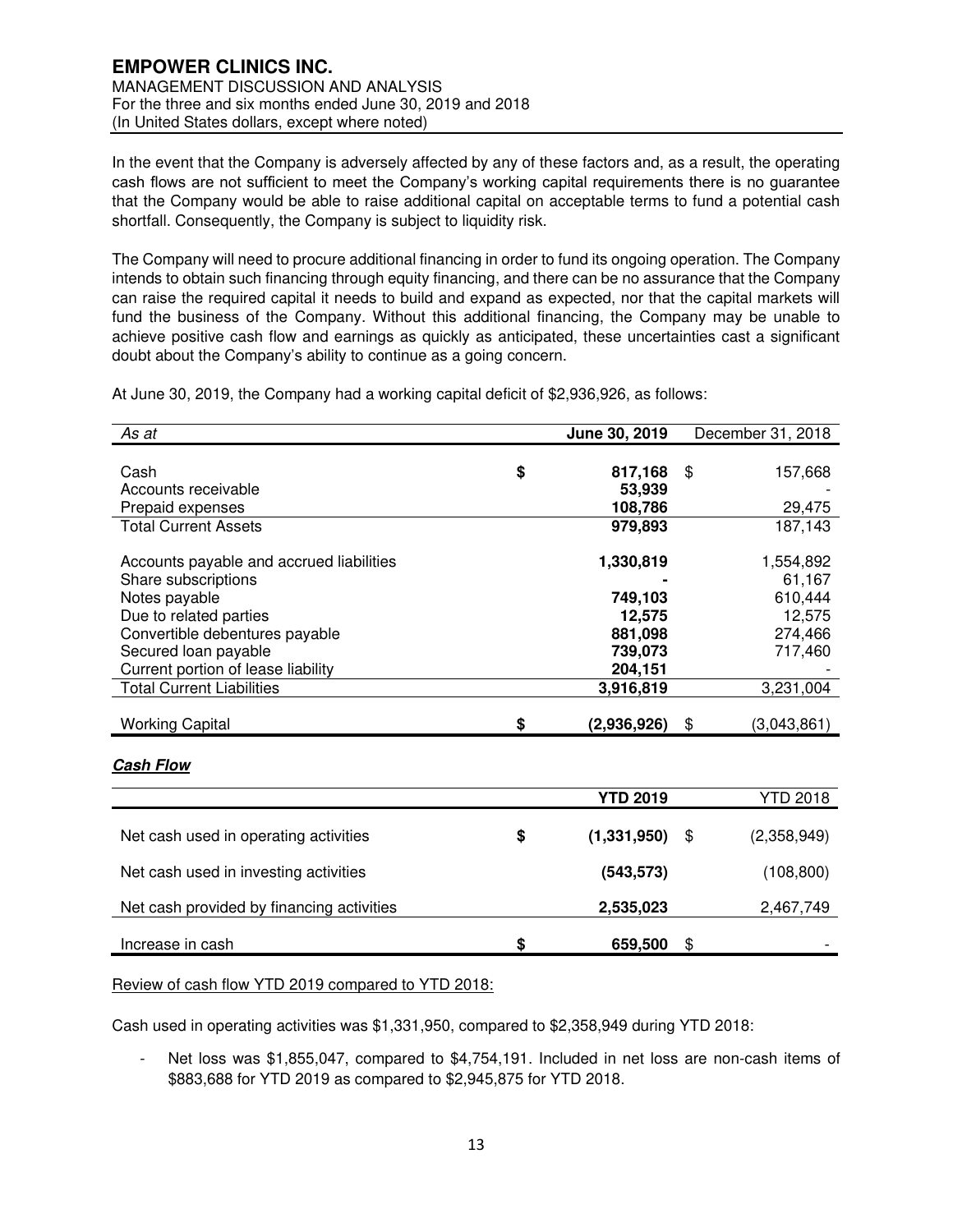- Movements in accounts receivables decreased cash by \$53,573, compared to increasing cash by \$647 during YTD 2018.
- Movements in prepaid expenses decreased cash by \$64,294, compared to decreasing cash by \$7,761 during YTD 2018.
- Movements in accounts payable and accrued liabilities decreased cash by \$242,724, compared to decreasing cash by \$543,519 during YTD 2018.

Cash used in investing activities was \$543,573, compared to \$108,800 during YTD 2018, as a result of cash spend on the acquisition of Sun Valley.

Cash used by financing activities was \$2,535,023, compared to cash provided by financing activities of \$2,467,749 during YTD 2018:

- Common shares issued for cash increased cash by \$1,825,214, compared to \$2,262,480 during YTD 2018.
- Advances from convertible debentures increased cash by \$717,851, compared to \$nil during YTD 2018.
- Cash acquired in the acquisition of Sun Valley increased cash by \$93,745, compared to \$13,000 during YTD 2018 related to the acquisition of Adira Energy Ltd.
- Advances from notes payable increased cash by \$33,842, compared to \$205,000 during YTD 2018.
- Share issue costs decreased cash by \$55,714 compared to \$nil during YTD 2018.
- Payment of lease liability and associated interest expense decreased cash by \$76,958 and \$8,429, respectively, resulting from the adoption of IFRS 16 effective January 1, 2019.

# **Capital Resources**

The capital of the Company consists of consolidated equity, notes payable, convertible debentures and secured loan payable, net of cash.

| As at                  | June 30, 2019         | December 31, 2018 |
|------------------------|-----------------------|-------------------|
|                        |                       |                   |
| Equity                 | \$<br>358,654<br>\$   | (2,996,220)       |
| Notes payable          | 749,103               | 760,715           |
| Convertible debentures | 881,098               | 274,466           |
| Secured loan payable   | 739,073               | 717,460           |
|                        | 2,727,928             | (1,243,579)       |
| Less: cash             | (817, 168)            | (157,668)         |
|                        | \$<br>1,910,760<br>\$ | (1,401,247)       |

The board of directors of the Company has overall responsibility for the establishment and oversight of the Company's risk management policies on an annual basis. The Company's board of directors identifies and evaluates the Company's financial risks and is charged with the responsibility of establishing controls and procedures to ensure financial risks are mitigated.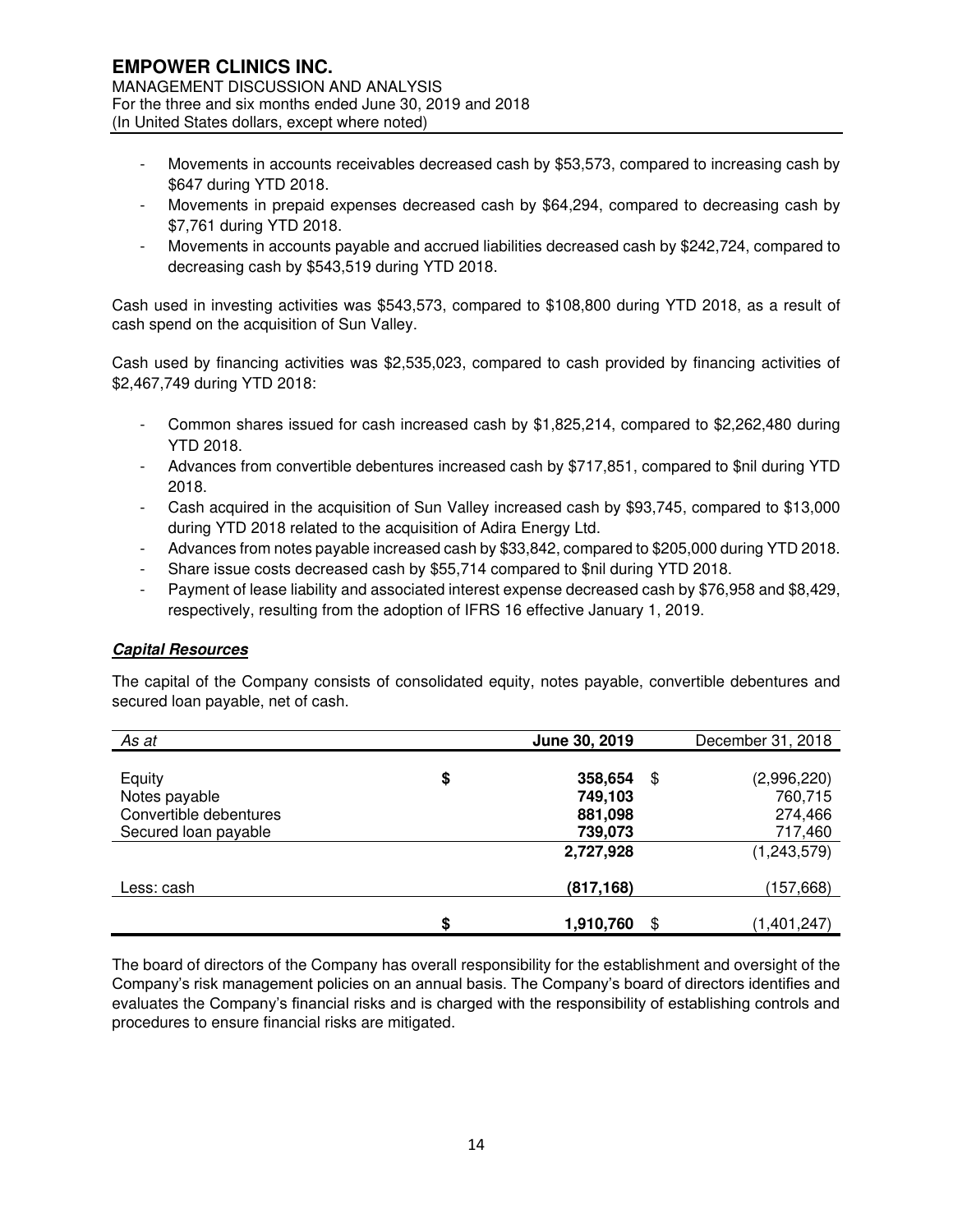The Company's objectives when managing capital are to pursue and complete the identification and evaluation of assets, properties or businesses with a view to acquisition. The Company does not have any externally imposed capital requirements to which it is subject.

The Company manages the capital structure and makes adjustments to it in light of changes in economic conditions and the risk characteristics of the underlying assets. To maintain or adjust the capital structure, the Company may attempt to issue new common shares or adjust the amount of cash.

The Company's investment policy is to invest excess cash in investment instruments at high credit, quality financial institutions with terms to maturity selected with regards to the expected time of expenditures from continuing operations.

# **OFF-BALANCE SHEET ARRANGEMENTS**

The Company has not entered into any material off-balance sheet arrangements such as guarantee contracts, contingent interests in assets transferred to unconsolidated entities, derivative financial obligations or arrangements with respect to any obligations under a variable interest equity arrangement.

#### **RELATED PARTY TRANSACTIONS**

The aggregate value of transactions and outstanding balances relating to key management personnel were as follows:

The Company's related parties include key management personnel and any transactions with such parties for goods and/or services that are made on regular commercial terms. During the three and six months ended June 30, 2019 and 2018, the Company did not enter into any transactions with related parties outside of compensation to key management personnel as disclosed below.

Key management are those personnel having the authority and responsibility for planning, directing, and controlling the Company. Salaries and benefits, bonuses, and termination benefits are included in operating expenses and share-based payments are recorded as share-based payment expense or share capital.

Key management compensation includes:

|                       | Three months ended June 30 |    |           | Six months ended June 30 |  |           |
|-----------------------|----------------------------|----|-----------|--------------------------|--|-----------|
|                       | 2019                       |    | 2018      | 2019                     |  | 2018      |
| Salaries and benefits | 255,096                    | \$ | 497.180   | 321,346                  |  | 527.180   |
| Share-based payments  | 457.160                    |    | 892.417   | 472.120                  |  | 892.417   |
|                       | 712.256                    | S  | 1,389,597 | 793,466                  |  | 1,419,597 |

Included in salaries and benefits for the three and six months ended June 30, 2019 is share based compensation of \$208,846 (2018 - \$477,180) related to common shares awarded to the CEO.

As at June 30, 2019, \$12,575 (December 31, 2018 - \$12,575) is due to related parties for final settlement of the purchase of Presto operations. The outstanding balance is non-interest bearing, unsecured and due on demand.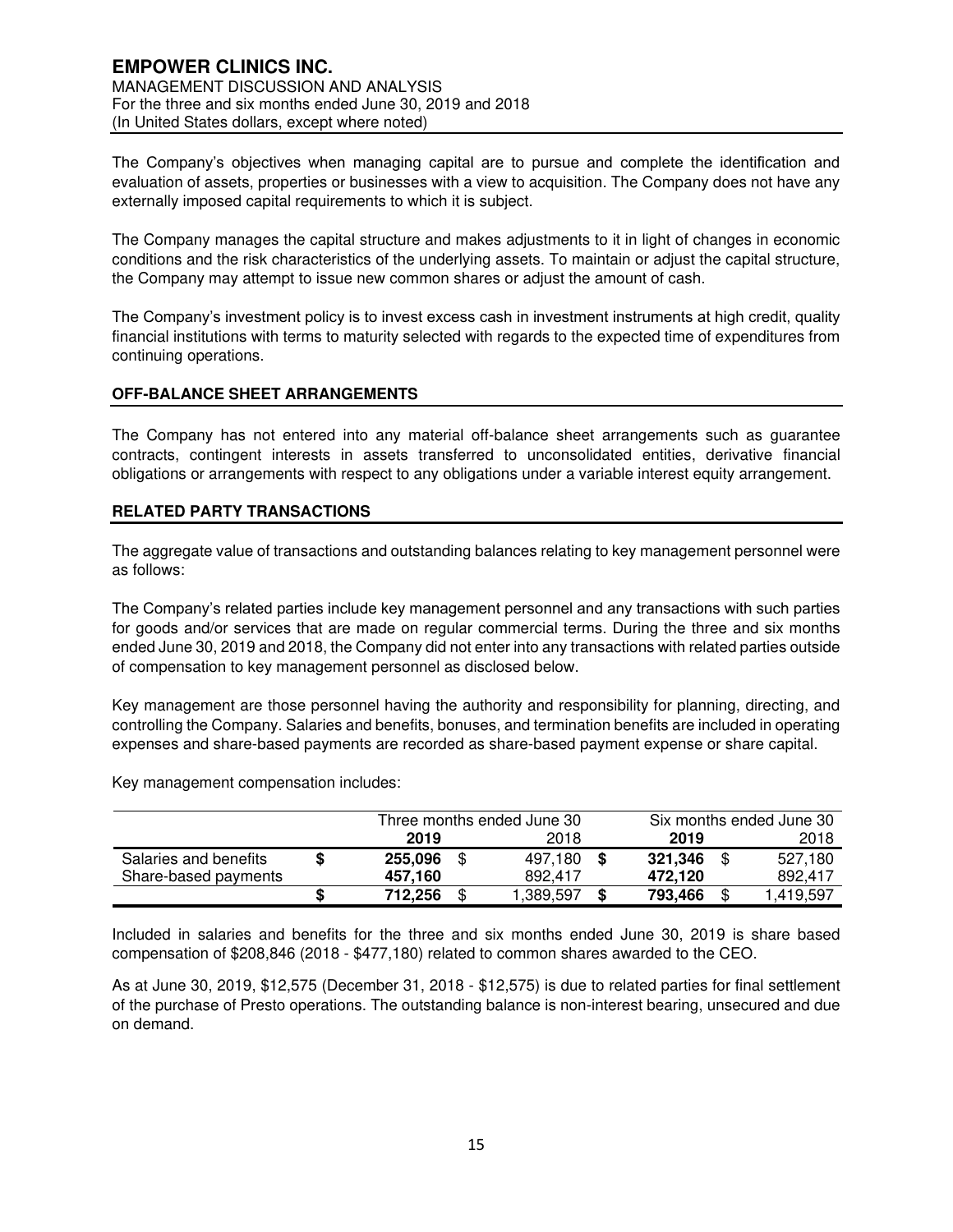# **INTERNATIONAL FINANCIAL REPORTING STANDARDS**

The consolidated financial statements have been prepared in accordance with IFRS as issued by the IASB, effective as of June 30, 2019. The Company's significant accounting policies are described in note 3 of the Company's consolidated financial statements for the years ended December 31, 2018 and 2017 and note 3 to the June 30, 2019 unaudited interim condensed consolidated financial statements.

# **CRITICAL ACCOUNTING POLICIES AND ESTIMATES**

The preparation of the Company's consolidated financial statements in conformity with IFRS requires management to make estimates based on assumptions about future events that affect the reported amounts of assets and liabilities and disclosures of contingent assets and liabilities at the date of the financial statements and the reported amounts of revenues and expenses during the reporting period.

The estimates and associated assumptions are based on historical experience and various other factors that are believed to be reasonable under the circumstances, the results of which form the basis of making the judgements about carrying values of assets and liabilities that are not readily apparent from other sources. Actual results could differ from those estimates. The estimates and underlying assumptions are reviewed on an ongoing basis. Revisions to accounting estimates are recognized prospectively in the period in which the estimate is revised. Management has made the following critical judgements and estimates:

#### **Critical judgements in applying accounting policies**

Critical judgements made by management in applying the Company's accounting policies, apart from those involving estimations, that have the most significant effect on the amounts recognized in the Company's consolidated financial statements are as follows:

#### Functional currency

The functional currency for each of the Company's subsidiaries is the currency of the primary economic environment in which the respective entity operates; the Company has determined the functional currency of each entity to be the US dollar. Such determination involves certain judgements to identify the primary economic environment. The Company reconsiders the functional currency of its subsidiaries if there is a change in events and/or conditions which determine the primary economic environment.

#### Assessment of indicators of impairment

At the end of each reporting period, the Company assesses whether there are any indicators, from external and internal sources of information, that an asset or cash generating unit ("CGU") may be impaired, thereby requiring adjustment to the carrying value. The Company identified the sustained decrease in market capitalization as an indicator of impairment during the period ended June 30, 2019.

As a result of these impairment indicators, the Company assessed the intangible assets and assets held for sale CGUs for impairment and concluded the recoverable value of each CGU was greater than its carrying value and no impairment was required.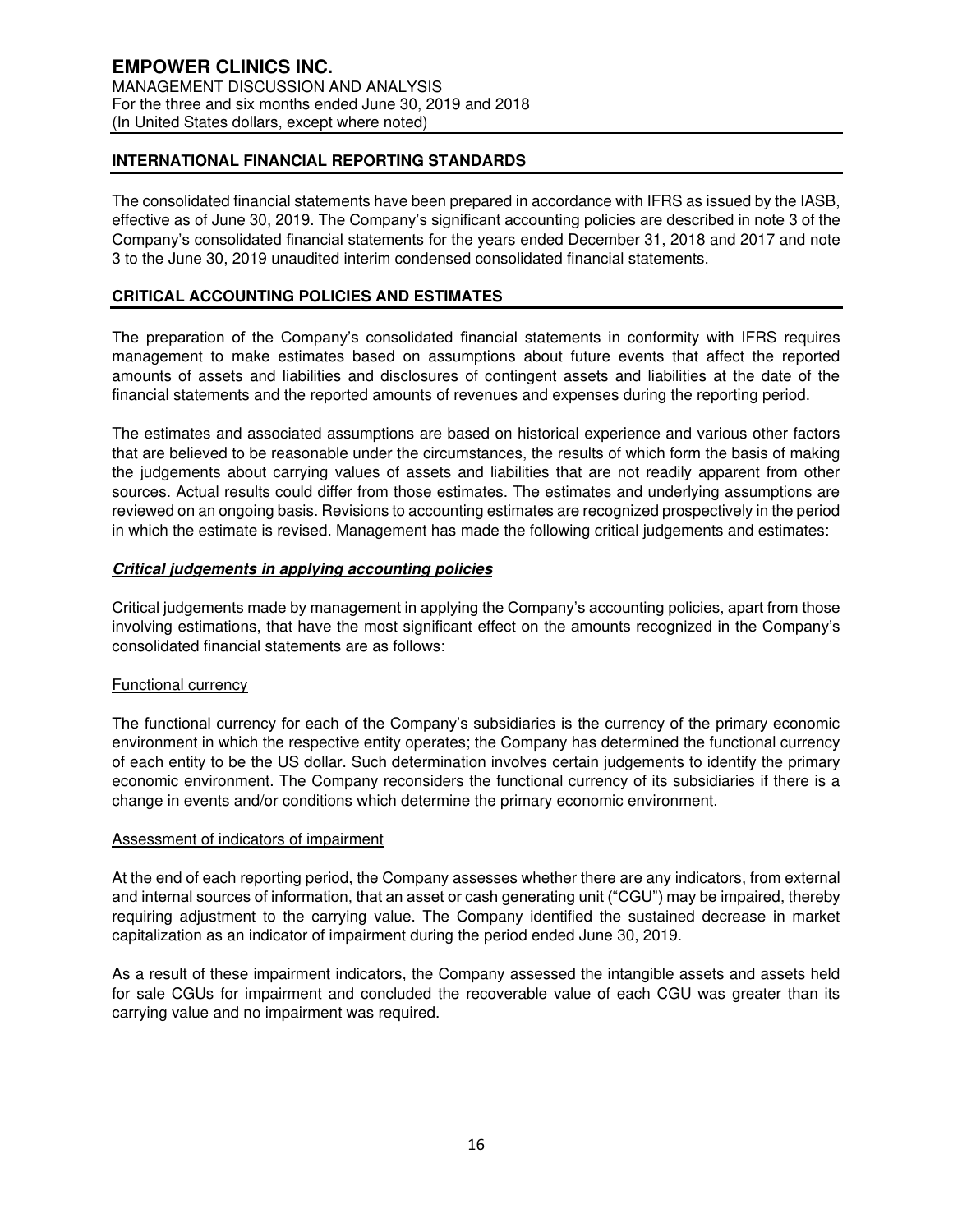# **EMPOWER CLINICS INC.**  MANAGEMENT DISCUSSION AND ANALYSIS For the three and six months ended June 30, 2019 and 2018 (In United States dollars, except where noted)

### Revenue recognition as a result of adopting IFRS 15

#### Determination of performance obligations

The Company applied judgement to determine if a good or service that is promised to a customer is distinct based on whether the customer can benefit from the good or service on its own or together with other readily available resources and whether the good or service is separately identifiable. Based on these criteria, the Company determined the primary performance obligation relating to its sales contracts is the delivery of service to its patients.

#### Transfer of control

Judgement is required to determine when transfer of control occurs relating to the sale of the Company's services to its patients. Management based its assessment on a number of indicators of control, which include, but are not limited to whether the Company has present right of payment, and whether the physical possession of the goods, significant risks and rewards and legal title have been transferred to the customer.

#### **Key sources of estimation uncertainty**

Significant assumptions about the future and other major sources of estimation uncertainty at the end of the reporting period that may result in a material adjustment to the carrying amounts of the Company's assets and liabilities are as follows:

#### Current and deferred taxes

The Company's provision for income taxes is estimated based on the expected annual effective tax rates (and tax laws) that have been enacted or substantively enacted by the end of the reporting period. The current and deferred components of income taxes are estimated based on forecasted movements in temporary differences. Changes to the expected annual effective tax rate and differences between the

actual and expected effective tax rate and between actual and forecasted movements in temporary differences will result in adjustments to the Company's provision for income taxes in the period changes are made and/or differences are identified.

In assessing the probability of realizing income tax assets recognized, management makes estimates related to expectations of future taxable income, applicable tax planning opportunities, expected timing of reversals of existing temporary differences and the likelihood that tax positions taken will be sustained upon examination by applicable tax authorities. In making its assessments, management gives additional weight to positive and negative evidence that can be objectively verified. Estimates of future taxable income are based on forecasted cash flows from operations and the application of existing tax laws in each jurisdiction. Forecasted cash flows from operations are based on patient visits are internally developed and reviewed by management. Weight is attached to tax planning opportunities that are within the Company's control, and are feasible and implementable without significant obstacles.

The likelihood that tax positions taken will be sustained upon examination by applicable tax authorities is assessed based on individual facts and circumstances of the relevant tax position evaluated in light of all available evidence.

Where applicable tax laws and regulations are either unclear or subject to ongoing varying interpretations, it is reasonably possible that changes in these estimates can occur that materially affect the amounts of income tax assets recognized. At the end of each reporting period, the Company reassesses unrecognized income tax assets.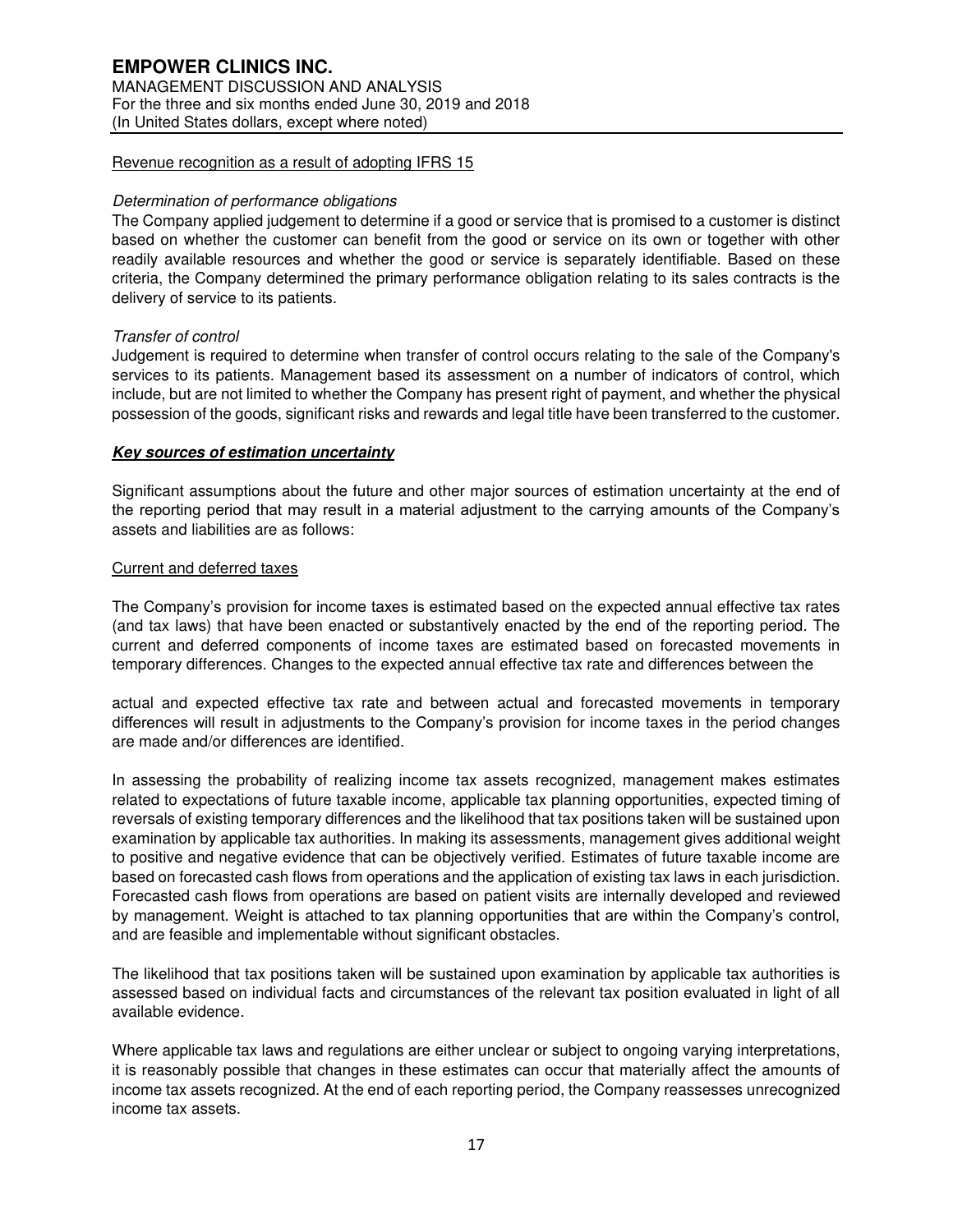# Equity-settled share-based payments

Share-based payments are measured at fair value. Options and warrants are measured using the Black-Scholes option pricing model based on estimated fair values of all share-based awards at the date of grant and are expensed to earnings or loss from operations over each award's vesting period. The Black-Scholes option pricing model utilizes subjective assumptions such as expected price volatility and expected life of the option. Changes in these input assumptions can significantly affect the fair value estimate.

# **Contingencies**

Due to the nature of the Company's operations, various legal and tax matters can arise from time to time. In the event that management's estimate of the future resolution of these matters changes, the Company will recognize the effects of the changes in its consolidated financial statements for the period in which such changes occur.

# **CHANGES IN ACCOUNTING STANDARDS**

The accounting policies applied in the preparation of the Company's annual consolidated financial statements for the years ended December 31, 2018 and 2017, are consistent with new standards and amendments to standards, except for the following:

# Shares held in escrow

The Company has issued common shares held in escrow as a part of a compensation arrangement. The fair value of the escrowed shares is recognized as compensation expense with a corresponding credit to reserves, as the common shares vest. Upon release from escrow, the amounts previously recognized in reserves are recorded as an increase to share capital. The Company revises its estimated period over which the compensation expense is recorded if subsequent information indicates this period differs from previous estimates. Any change is accounted for prospectively as a change in estimate.

#### Leases

The Company adopted IFRS 16 using the modified retrospective approach on January 1, 2019. Under this method, the cumulative effect of initially applying the standard is recognized in retained earnings at January 1, 2019. Accordingly, the comparative information presented for 2018 has not been restated and is presented as previously reported under IAS 17 - Leases and IFRIC 4 - Determining Whether an Arrangement Contains a Lease.

On transition, the Company elected to apply the transition practical expedient allowing the standard to be applied only to contracts that were previously identified as lease under IAS 17. The Company also elected to use the recognition exemptions for lease contracts that, at the commencement date, have a lease term of 12 months or less and do not contain a purchase option (short-term leases), lease contracts for which the underlying asset is of low value (low-value assets). The transition and impact are further disclosed in note 3 to the June 30, 2019 unaudited interim condensed consolidated financial statements.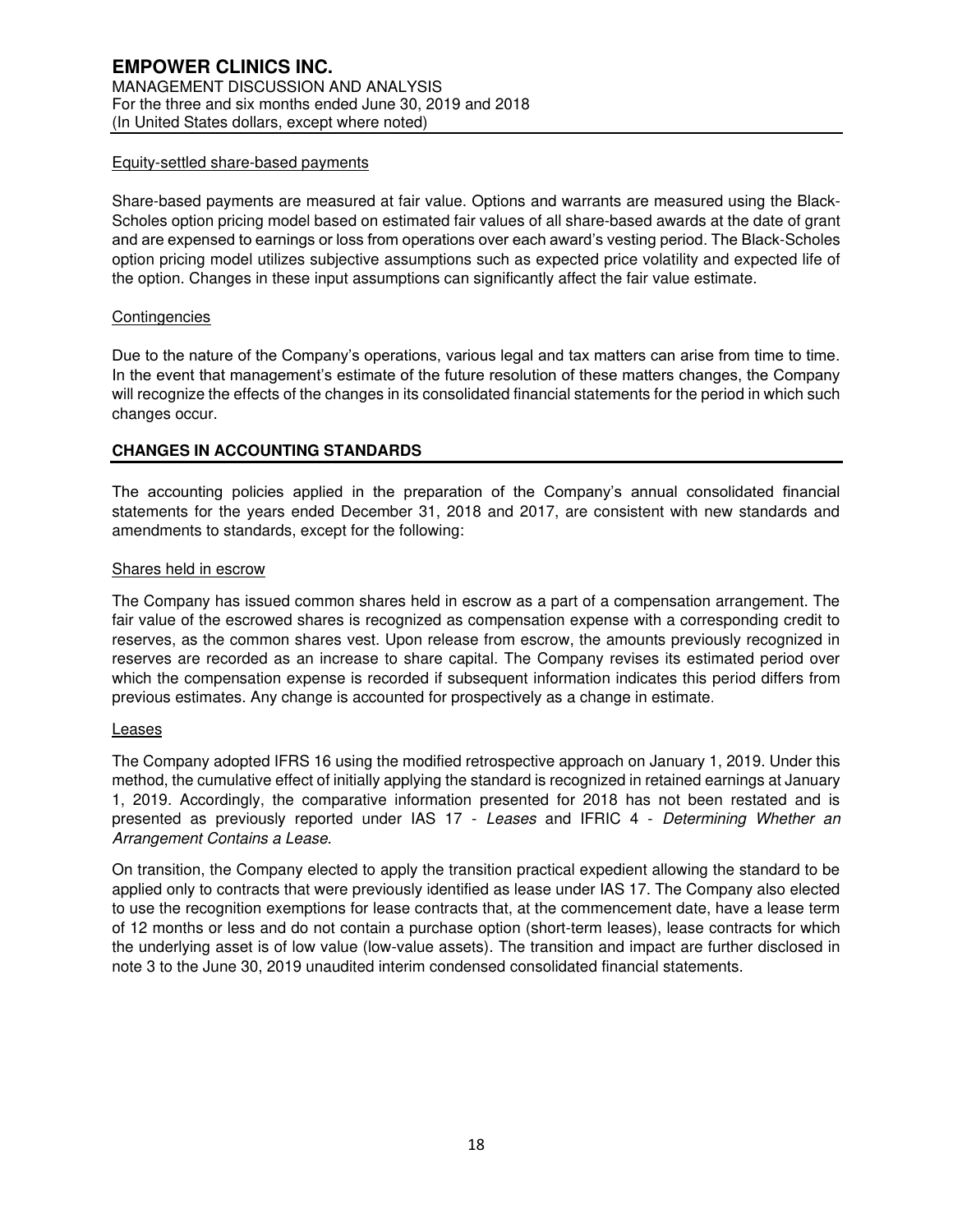# **OUTSTANDING SHARE DATA**

The authorized capital of the Company consists of an unlimited number of common shares without par value. The Company had the following securities outstanding as at the date of this MD&A:

| <b>Type of Security</b> | <b>Number Outstanding</b> |  |  |  |  |
|-------------------------|---------------------------|--|--|--|--|
| <b>Common Shares</b>    | 132,962,290               |  |  |  |  |
| <b>Stock Options</b>    | 10.450.000                |  |  |  |  |
| Warrants                | 45,348,863                |  |  |  |  |

#### **RISKS AND UNCERTAINTIES**

For a detailed listing of the risk factors faced by the Company, please refer to the Company's MD&A for the year ended December 31, 2018.

#### **CAUTIONARY NOTE REGARDING FORWARD LOOKING STATEMENTS**

This MD&A contains certain information that may constitute "forward-looking information" and "forwardlooking statements" (collectively, "**forward-looking statements**") which are based upon the Company's current internal expectations, estimates, projections, assumptions and beliefs. Such statements can be identified by the use of forward-looking terminology such as "expect," "likely", "may," "will," "should," "intend," or "anticipate", "potential", "proposed", "estimate" and other similar words, including negative and grammatical variations thereof, or statements that certain events or conditions "may" or "will" happen, or by discussions of strategy. Forward-looking statements include estimates, plans, expectations, opinions, forecasts, projections, targets, guidance, or other statements that are not statements of fact. The forwardlooking statements included in this MD&A are made only as of the date of this MD&A.

Forward-looking statements in this MD&A include, but are not limited to, statements with respect to:

- licensing risks;
	- regulatory risks;
	- change in laws, regulations and guidelines;
	- market risks;
	- expansion of facilities;
	- history of net losses; and
	- competition.

Certain of the forward-looking statements and forward-looking information and other information contained herein concerning the medical cannabis industry and the general expectations of the Company concerning the medical cannabis industry and concerning the Company are based on estimates prepared by the Company using data from publicly available governmental sources as well as from market research and industry analysis and on assumptions based on data and knowledge of this industry which the Company believe to be reasonable. While the Company is not aware of any misstatement regarding any industry or government data presented herein, the medical cannabis industry involves risks and uncertainties that are subject to change based on various factors and the Company has not independently verified such third party information.